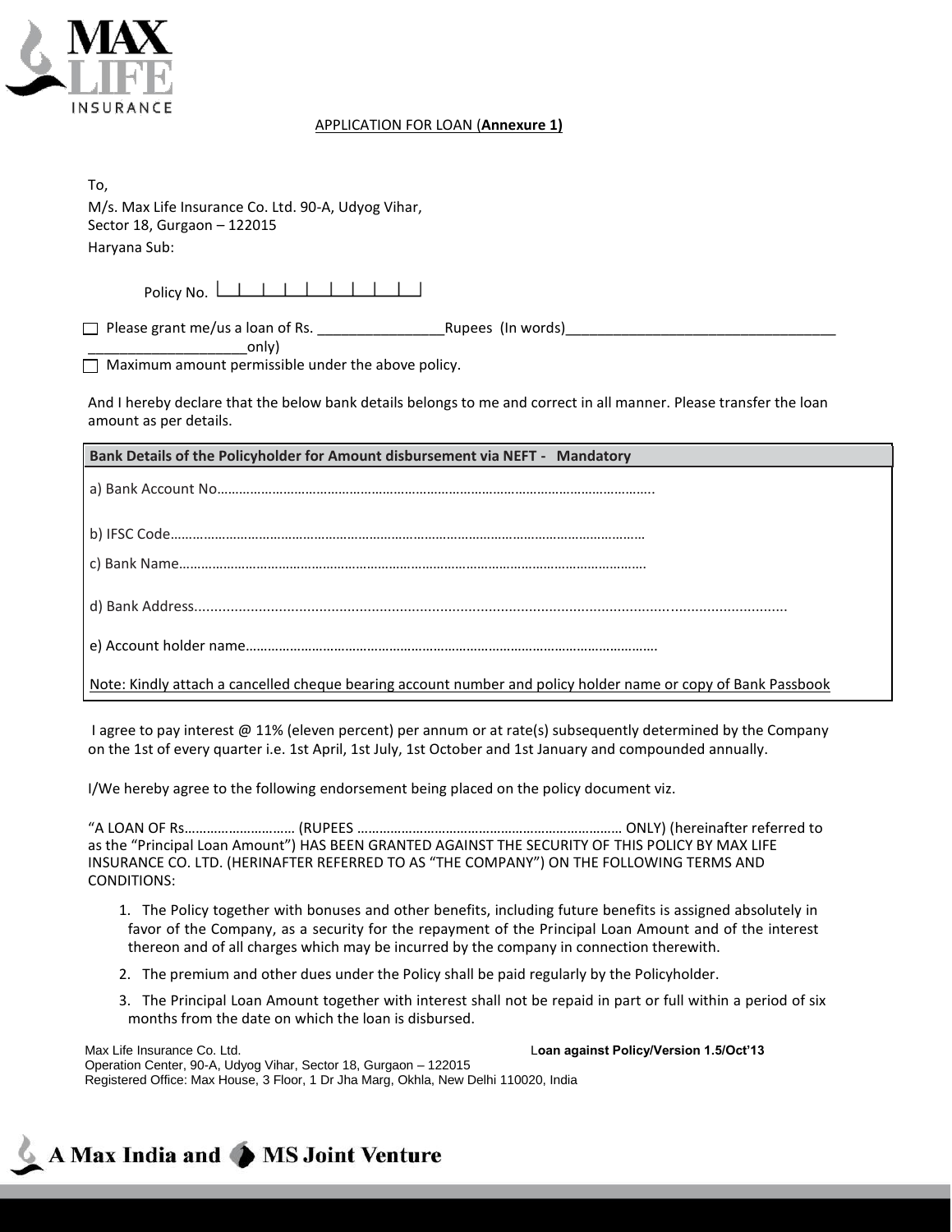

4 The rate of interest applicable to the loan will be of variable nature and will be revised quarterly and compounded annually.

 5 Repayment of the entire Principal Loan Amount outstanding together with interest thereon shall be made on demand at any time after the expiry of a three months notice given by the Company to the Policyholder.

- 6. The Company will accept repayment of the **Principal Loan Amount or any part thereof** which is more than Rs. 5000/- or full repayment of the loan together with interest thereon and all charges after expiry of first 6 months from the date of disbursal of loan.
- 7. Upon repayment of the Principal Loan Amount, in full together with interest, the Policy shall be reassigned to the Assignor by an endorsement in the Policy Contract.
- 8. In the event of failure to repay the Principal Loan Amount together with interest on demand, the Policy shall be held to be forfeited by the Company without prior notice and the Company shall be entitled to apply the Surrender Value in respect of the Policy for repayment of the Principal Loan Amount, interest and expenses and the balance, if any, of the surrender value shall be accounted to the Policyholder.
- 9. If at any point in time the loan and interest thereon exceed the Surrender Value/Cash Value, then whether or not the loan is recalled, the Policy shall lapse.
- 10.In the event the Policy matures or become a claim by death when the amount of the loan or any part thereof and interest thereon remain outstanding, the Company shall recover the outstanding amount of the Principal Loan Amount, interest thereon and any charges from the maturity or claim amount.
- 11.As per Section 194A of the Income Tax Act, tax is not deductible on interest paid/payable to Max Life Insurance Co. Ltd.

I /We completely understand and in agreement of the above mentioned clauses and authorize Max Life Insurance Co. Ltd. Company to act upon.

I enclose herewith the following documents

- 1. Original Policy;
- 2. Deed of Assignment;
- 3. Receipt for the loan amount.
- 4. Cancelled cheque for amount disbursement via NEFT

Yours faithfully,

………………………………. (Policyholder Signature)

Date………………………. Place……………………

Max Life Insurance Co. Ltd. L**oan against Policy/Version 1.5/Oct'13** Operation Center, 90-A, Udyog Vihar, Sector 18, Gurgaon – 122015 Registered Office: Max House, 3 Floor, 1 Dr Jha Marg, Okhla, New Delhi 110020, India

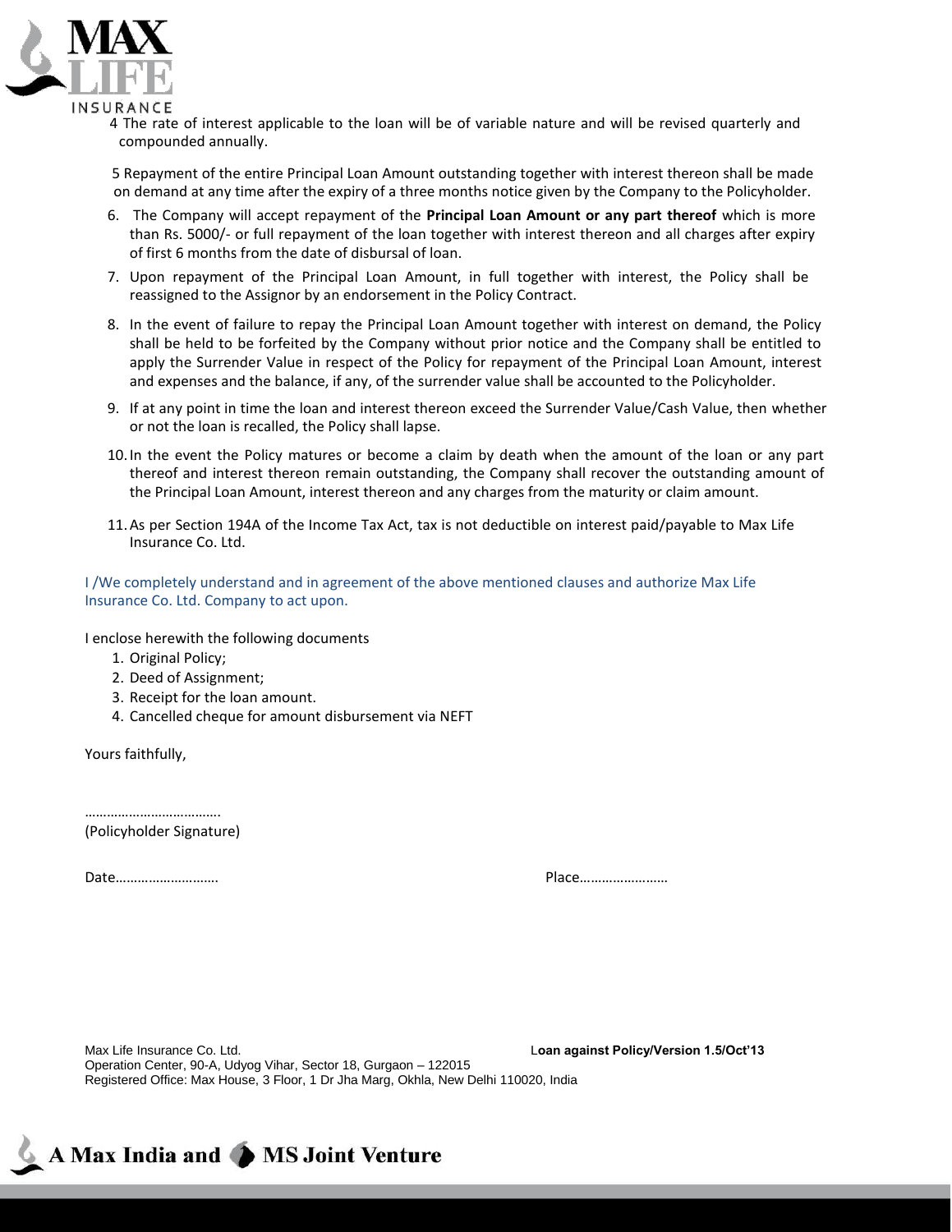

# **Deed of Assignment for Loan (Annexure 2)**

(By the Policyholder in favor of Max Life Insurance Company Ltd. for the purpose of loan against the Policy)

| This deed of assignment is made at |                                                                                | . on this          | day of 20 $\,$ , by and between Mr./ |
|------------------------------------|--------------------------------------------------------------------------------|--------------------|--------------------------------------|
| Ms./ Mrs.                          |                                                                                |                    |                                      |
| $S/O$ / $D/O$ / $W/O$              | resident                                                                       |                    | nt                                   |
|                                    | (hereinafter referred to as "Assignor") of the One Part and Max Life Insurance |                    |                                      |
| Company Limited,                   |                                                                                | , having office at | (hereinafter referred to as          |
|                                    | the "Assignee" or the "Company") of the Second Part.                           |                    |                                      |

### **WHEREAS:**

The Assignor is the holder of Policy No. \_\_\_\_\_\_\_\_\_\_\_\_\_\_\_\_\_\_\_, (hereinafter referred to as the "Policy") issued on \_\_\_\_\_\_\_\_\_\_, by the company.

#### **NOW THIS DEED WITNESSES AS FOLLOWS:**

1. The Assignor hereby assigns and transfer all rights, title and interest of the Policy together with bonuses and other benefits, including future benefits, in favor of the Assignee to have and hold the same for the use of the Assignee absolutely.

2. The Assignor covenants that the Assignor shall regularly pay the premium and other dues under the said Policy.

3. Upon repayment of the loan, in full together with interest, the Assignee shall reassign the Policy to the Assignor by an endorsement in the Policy Contract.

IN WITNESS WHEREOF the parties hereto have signed this Deed on the day, month and year first herein above written:

| (Signature of the Policyholder) | (Signature of the Assignee) |
|---------------------------------|-----------------------------|
| Witness (mandatory):            |                             |
|                                 |                             |
|                                 |                             |
|                                 |                             |
|                                 |                             |
|                                 | Signature                   |

# **DECLARATION:** (TO BE COMPLETED IN CASE BORROWER/S CANNOT READ ENGLISH)

I hereby declare that I have fully explained the contents of the above application form, deed of assignment and the receipt for the loan in …………………...(language) and Mr/Ms/Mrs…………………………………………………………………… affixed his/her signature/thumb impression in application form, deed of assignment and the receipt for the loan, in my presence after fully understanding the same.

| Max Life Insurance Co. Ltd.<br>Operation Center, 90-A, Udyog Vihar, Sector 18, Gurgaon - 122015 | Registered Office: Max House, 3 Floor, 1 Dr Jha Marg, Okhla, New Delhi 110020, India | Loan against Policy/Version 1.5/Oct'13 |
|-------------------------------------------------------------------------------------------------|--------------------------------------------------------------------------------------|----------------------------------------|

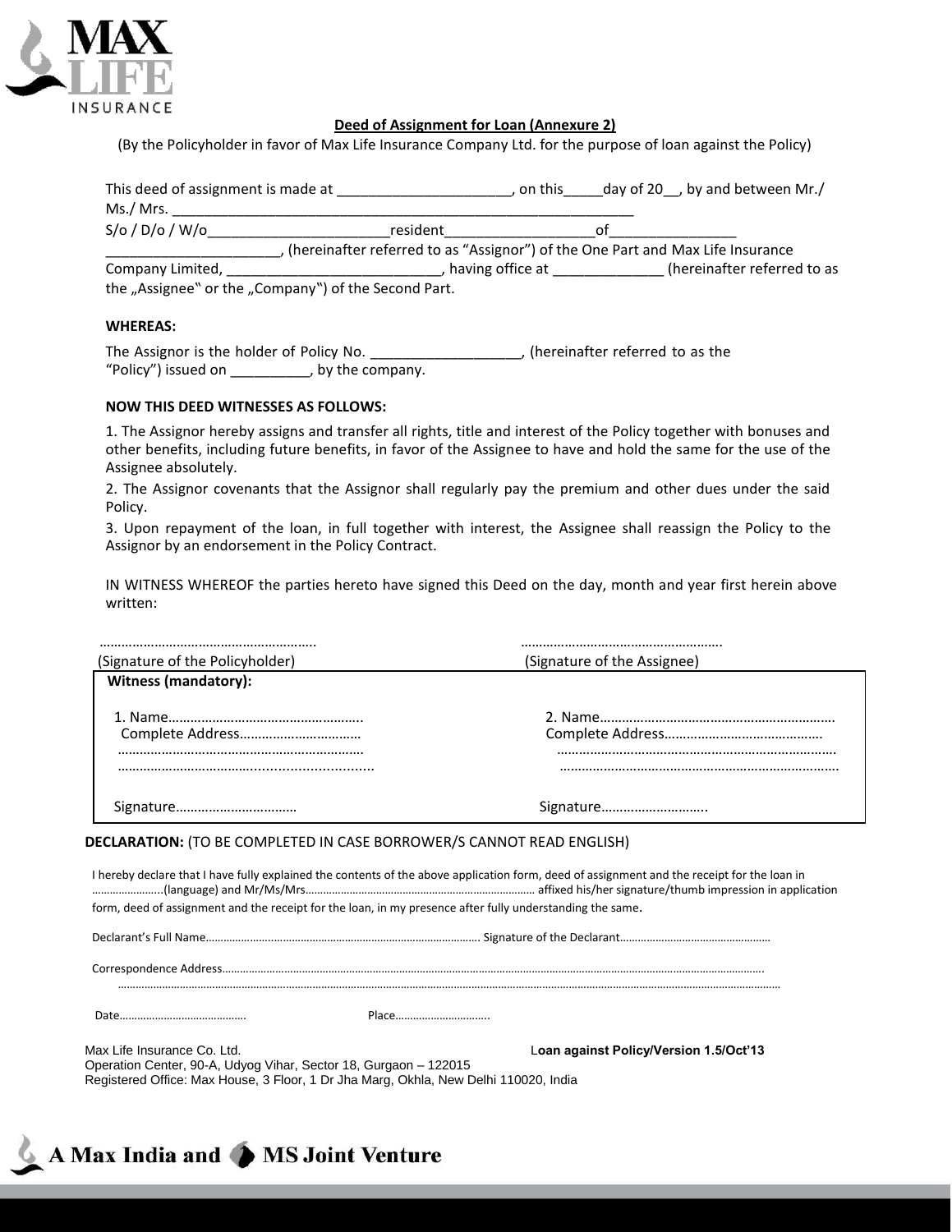

# **Annexure 3 -LOAN FORM III**

|                                      | $1/We$ (1) (2)                                                                    |       |                                                                                                                                                                                                      |
|--------------------------------------|-----------------------------------------------------------------------------------|-------|------------------------------------------------------------------------------------------------------------------------------------------------------------------------------------------------------|
|                                      | do hereby acknowledge receipt of an amount of Rs. ________________________(Rupees |       |                                                                                                                                                                                                      |
|                                      |                                                                                   |       |                                                                                                                                                                                                      |
|                                      | Co. Ltd. as a loan against the Policy No. (Name of the assured                    |       |                                                                                                                                                                                                      |
|                                      |                                                                                   |       | (in Block letters)                                                                                                                                                                                   |
| Revenue<br>Stamp of<br>Re.1.00 value |                                                                                   |       |                                                                                                                                                                                                      |
|                                      |                                                                                   |       |                                                                                                                                                                                                      |
|                                      |                                                                                   |       |                                                                                                                                                                                                      |
|                                      |                                                                                   | Date  | If the receipt is signed by more than one person and payment is desired to be made to one of the<br>signatories or to Third Party, the following Note of Authority should be completed and signed by |
| Place                                |                                                                                   |       |                                                                                                                                                                                                      |
|                                      |                                                                                   |       | I/We hereby authorize Max Life Insurance Co. Ltd. to pay the within mentioned loan amount of                                                                                                         |
| Signature(s)<br>all of them.         | only) out of within mentioned loan, a sum of Rs.                                  |       | only)                                                                                                                                                                                                |
|                                      |                                                                                   |       |                                                                                                                                                                                                      |
|                                      |                                                                                   |       |                                                                                                                                                                                                      |
| Signature<br>Date                    |                                                                                   | Place |                                                                                                                                                                                                      |